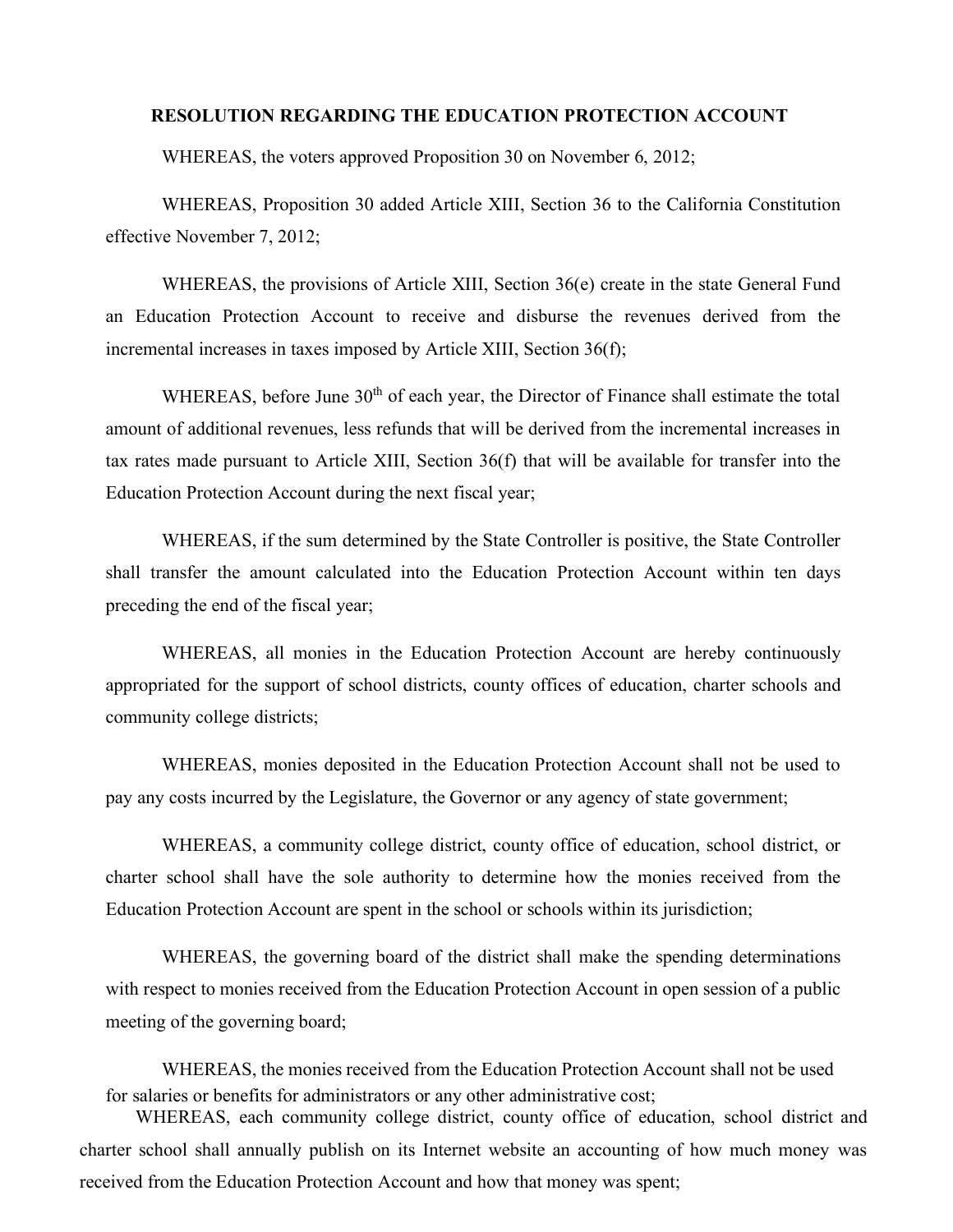WHEREAS, the annual independent financial and compliance audit required of community college districts, county offices of education, school districts and charter schools shall ascertain and verify whether the funds provided from the Education Protection Account have been properly disbursed and expended as required by Article XIII, Section 36 of the California Constitution;

WHEREAS, expenses incurred by community college districts, county offices of education, school districts and charter schools to comply with the additional audit requirements of Article XIII, Section 36 may be paid with funding from the Education Protection Act and shall not be considered administrative costs for purposes of Article XIII, Section 36.

## NOW, THEREFORE, IT IS HEREBY RESOLVED:

1. The monies received from the Education Protection Account shall be spent as required by Article XIII, Section 36 and the spending determinations on how the money will be spent shall be made in open session of a public meeting of the governing board of California Virtual Academy at Sonoma;

2. In compliance with Article XIII, Section 36(e), with the California Constitution, the governing board of the California Virtual Academy at Sonoma has determined to spend the monies received from the Education Protection Act on certificated teacher salaries and benefits, facilities, rents, leases, maintenance and operations, 1% oversight, and special education instruction services.

Voice Vote: Ayes: 3 No: 0 Date: September 8, 2021

Certification of Board Secretary: Glenda Caddle